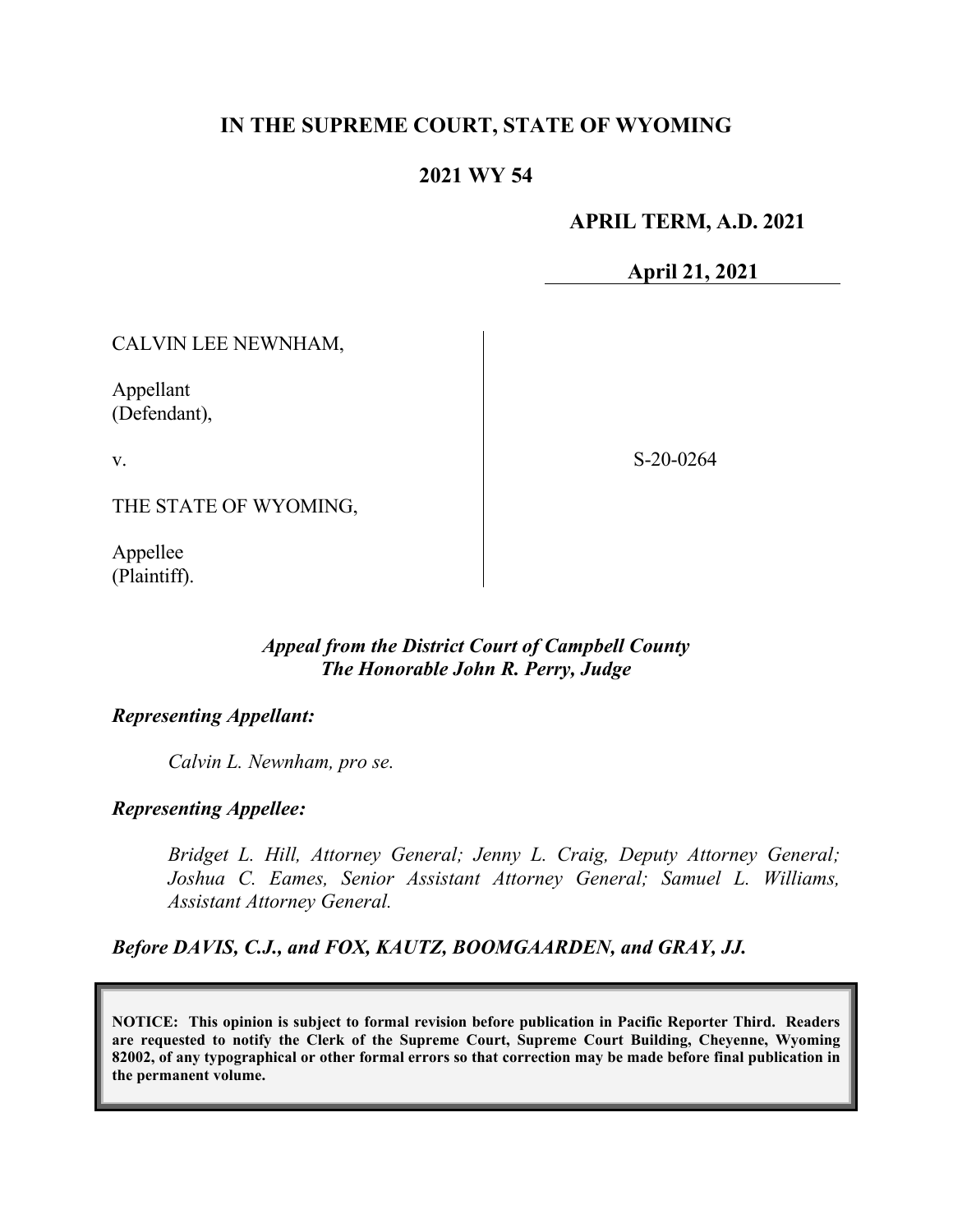## **FOX, Justice.**

[¶1] Mr. Newnham failed to return to a Volunteers of America facility in Gillette, Wyoming, where he was serving a sentence for felony property destruction. Officers apprehended Mr. Newnham on a warrant in South Carolina seven months later and extradited him to Wyoming. Mr. Newnham pleaded guilty to escape and the district court imposed a 20 to 40-month sentence to run consecutive to his underlying sentence. The district court ordered the time Mr. Newnham spent in custody prior to his sentence on the escape charge, 111 days, to be credited to his underlying sentence for property destruction.

[¶2] Mr. Newnham formed the belief that the Department of Corrections had not credited the 111 days to either sentence. He filed an inmate communication form asking the Department to credit him the time. The Department responded that it needed paperwork from the district court before it could do so. Mr. Newnham then filed, in his escape case, a motion to correct an illegal sentence pursuant to Wyoming Rule of Criminal Procedure 35. He argued his sentence was illegal because he had not received credit for the 111 days spent in jail after he was arrested for escape. The district court denied his motion and found that Mr. Newnham received all the credit for time served in the property destruction case and, therefore, he was not entitled to any credit in the escape case. Mr. Newnham appealed, and we affirm.

[¶3] Sentencing decisions are within the discretion of the trial court, except a court cannot impose an illegal sentence. *Candelario v. State*, 2016 WY 75, ¶ 5, 375 P.3d 1117, 1118 (Wyo. 2016) (citing *Endris v. State*, 2010 WY 73, ¶ 13, 233 P.3d 578, 581 (Wyo. 2010)). "A sentence is illegal if it violates the constitution or other law." *Candelario*, 2016 WY 75, ¶ 5, 375 P.3d at 1118. "Whether a sentence is illegal is a question of law that we review *de novo*." *Palomo v. State*, 2018 WY 42, ¶ 24, 415 P.3d 700, 705 (Wyo. 2018). "A sentence that does not include proper credit constitutes an illegal sentence." *Candelario*, 2016 WY 75, ¶ 6, 375 P.3d at 1118 (quoting *Hagerman v. State*, 2011 WY 151, ¶ 12, 264 P.3d 18, 21 (Wyo. 2011)).

[¶4] Mr. Newnham's appeal suffers from two fatal flaws. First, the record does not support his suggestion that his sentence does not include proper credit for his time served awaiting his escape sentence. The district court properly ordered the 111 days to be credited to his underlying property destruction charge. This Court has previously held that "credit for presentence confinement does not include any credit for confinement that would persist without regard to the defendant's ability to post bond in the court in which he is awaiting sentence." *Smith v. State*, 932 P.2d 1281, 1282 (Wyo. 1997). In that case, Mr. Smith requested credit for time served while awaiting sentencing on an escape charge. The district court instead applied the credit towards the underlying conviction. *Id.* at 1281. Similarly, the district court appropriately credited Mr. Newnham's time served to the underlying property destruction sentence.